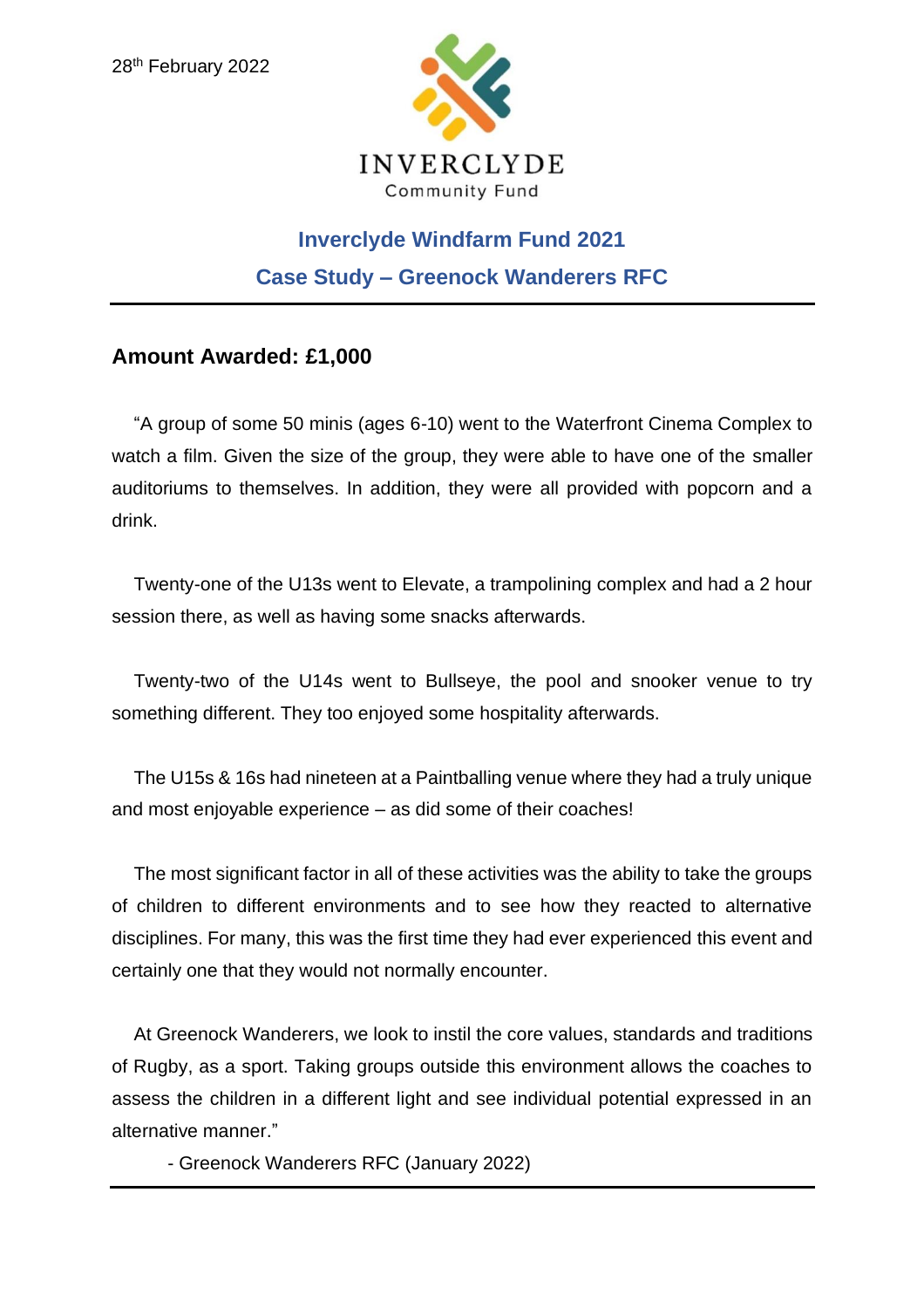

## **Further Reading**

Read more about all of the other work that Greenock Wanderers RFC do [here.](https://www.google.com/url?sa=t&rct=j&q=&esrc=s&source=web&cd=&cad=rja&uact=8&ved=2ahUKEwjIq-is9aD2AhW0SPEDHcL-DdEQFnoECAQQAQ&url=https%3A%2F%2Fwww.gwrfc.com%2F&usg=AOvVaw03LWYWbRT2rmv2A6C2SjEO)

Please also visit the Greenock Wanderers' Facebook page [here.](https://www.google.com/url?sa=t&rct=j&q=&esrc=s&source=web&cd=&cad=rja&uact=8&ved=2ahUKEwjIq-is9aD2AhW0SPEDHcL-DdEQFnoECAwQAQ&url=https%3A%2F%2Fwww.facebook.com%2FGreenockWanderersRFC%2F&usg=AOvVaw0MI4L9BRPij0yzruX57mgH)